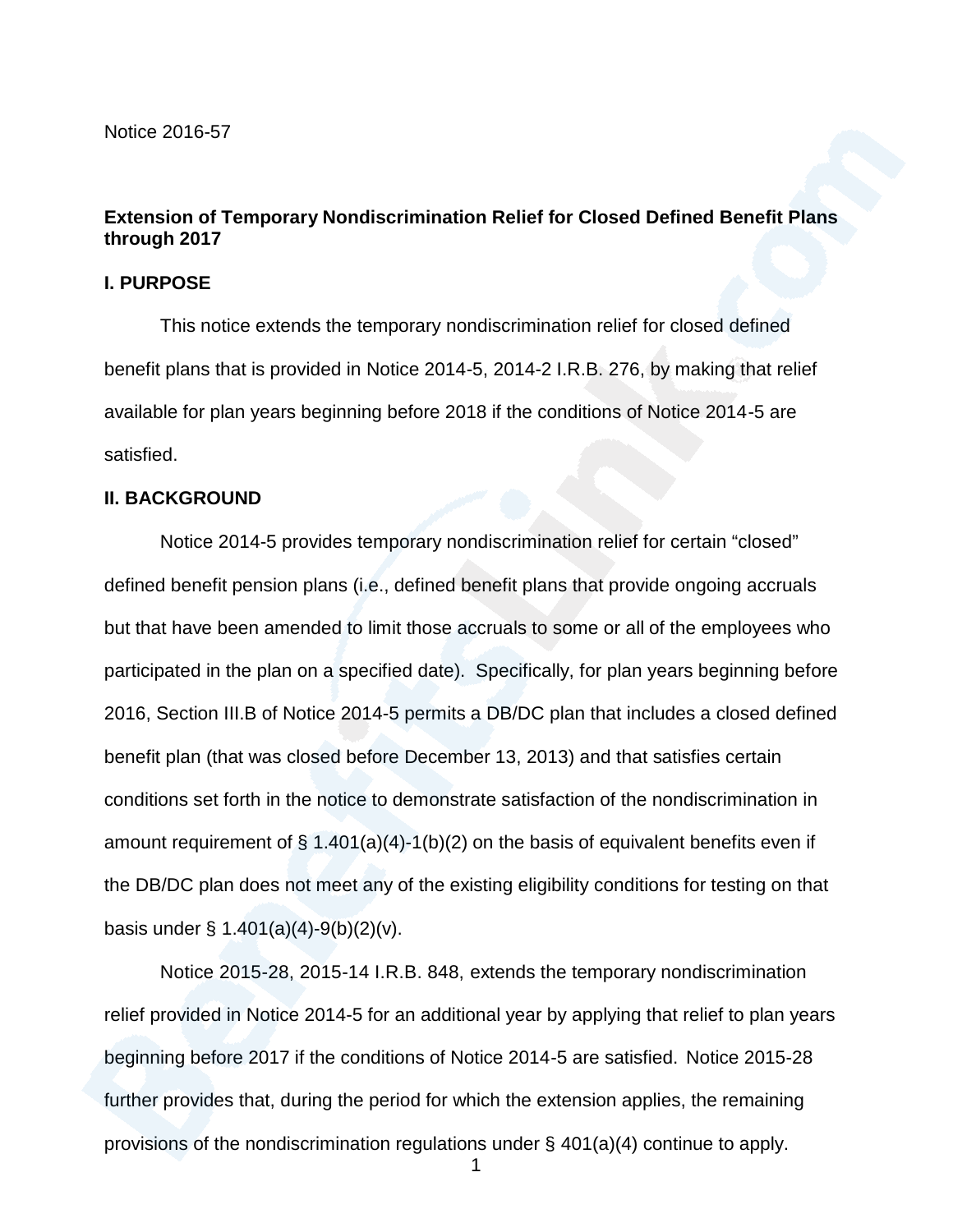Proposed regulations relating to nondiscrimination requirements for closed plans were published in the Federal Register on January 29, 2016 (81 FR 4976). The proposed regulations set forth relief for closed plans under §§ 1.401(a)(4)-4, 1.401(a)(4)- 8, and 1.401(a)(4)-9 (subject to satisfaction of certain conditions set forth in the regulations), and contain other proposed nondiscrimination rules. The regulations are proposed to apply generally to plan years beginning on or after the date of publication of the final regulations. The proposed regulations provide that taxpayers are permitted to apply certain provisions of the proposed regulations (including all of the provisions that apply specifically to closed plans) for certain plan years beginning before the proposed applicability date.

Many detailed and thoughtful comments have been submitted on the proposed regulations, including oral comments made at the public hearing held on May 19, 2016. The Internal Revenue Service (IRS) and the Treasury Department are taking the recommendations received from the public into account in finalizing the regulations. It is anticipated that the final regulations will not be published in time for plan sponsors to make plan design decisions based on the final regulations before expiration of the relief provided under Notice 2014-5 (as extended by Notice 2015-28). Accordingly, the IRS and the Treasury Department have determined that it is appropriate to extend the relief provided under Notice 2014-5 for an additional year.

## **III. EXTENSION OF RELIEF FOR CLOSED PLANS**

The temporary nondiscrimination relief for closed plans that is provided in Notice 2014-5 is hereby extended to plan years beginning before 2018 if the conditions of Notice 2014-5 are satisfied. This extension is provided in anticipation of the issuance of final amendments to the § 401(a)(4) regulations. Those regulations are expected to be

2